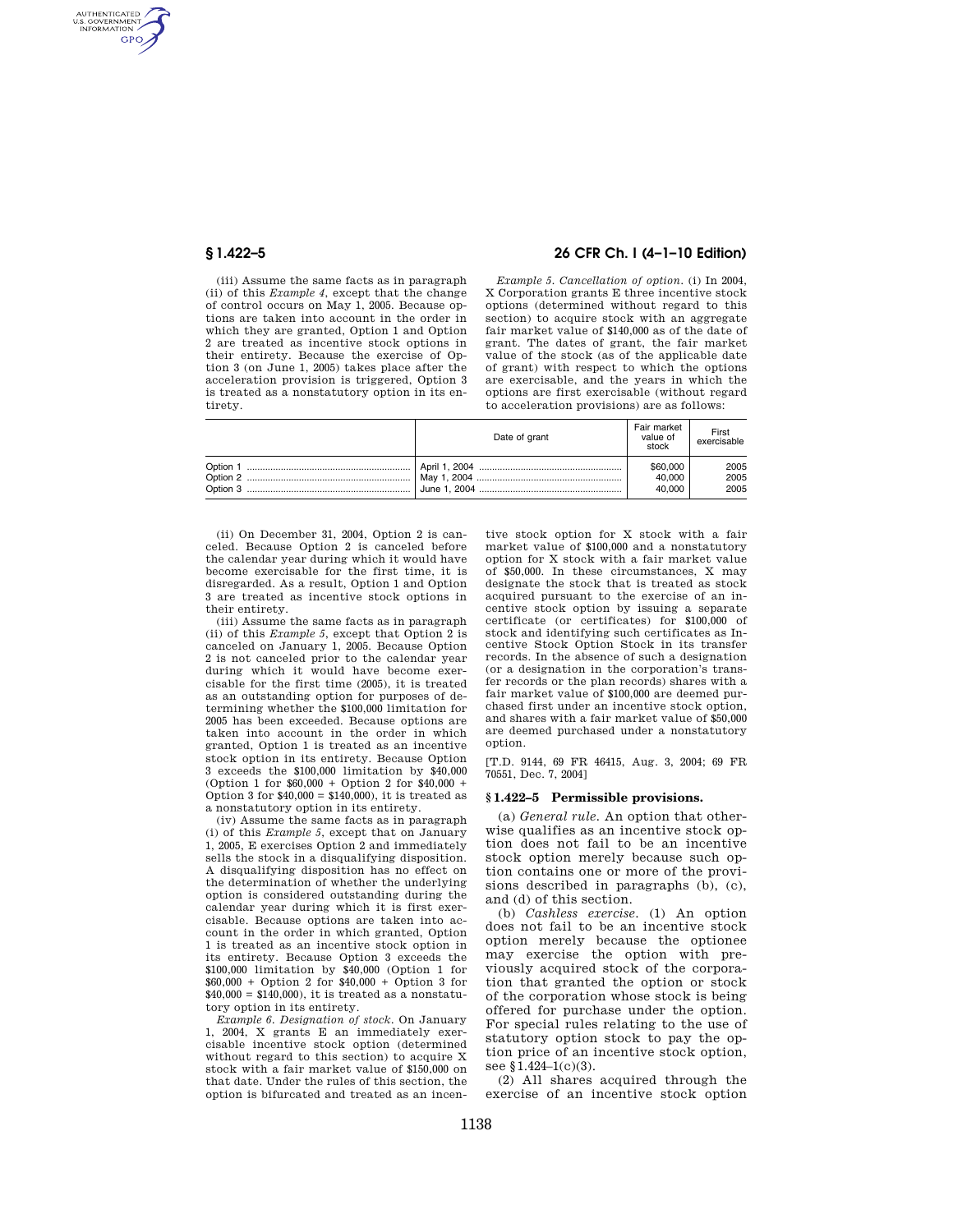## **Internal Revenue Service, Treasury § 1.422–5**

are individually subject to the holding period requirements described in §1.422–1(a) and the disqualifying disposition rules of §1.422–1(b), regardless of whether the option is exercised with previously acquired stock of the corporation that granted the option or stock of the corporation whose stock is being offered for purchase under the option. If an incentive stock option is exercised with such shares, and the exercise results in the basis allocation described in paragraph (b)(3) of this section, the optionee's disqualifying disposition of any of the stock acquired through such exercise is treated as a disqualifying disposition of the shares with the lowest basis.

(3) If the exercise of an incentive stock option with previously acquired shares is comprised in part of an exchange to which section 1036 (and so much of section 1031 as relates to section 1036) applies, then:

(i) The optionee's basis in the incentive stock option shares received in the section 1036 exchange is the same as the optionee's basis in the shares surrendered in the exchange, increased, if applicable, by any amount included in gross income as compensation pursuant to sections 421 through 424 or section 83. Except for purposes of §1.422– 1(a), the holding period of the shares is determined under section 1223. For purposes of §1.422–1 and sections 421(b) and 83 and the regulations thereunder, the amount paid for the shares purchased under the option is the fair market value of the shares surrendered on the date of the exchange.

(ii) The optionee's basis in the incentive stock option shares not received pursuant to the section 1036 exchange is zero. For all purposes, the holding period of such shares begins as of the date that such shares are transferred to the optionee. For purposes of §1.422– 1(b) and sections 421(b) and 83 and the regulations thereunder, the amount paid for the shares is considered to be zero.

(c) *Additional compensation*. An option does not fail to be an incentive stock option merely because the optionee has the right to receive additional compensation, in cash or property, when the option is exercised, provided such additional compensation is includible

in income under section 61 or section 83. The amount of such additional compensation may be determined in any manner, including by reference to the fair market value of the stock at the time of exercise or to the option price.

(d) *Option subject to a condition*. (1) An option does not fail to be an incentive stock option merely because the option is subject to a condition, or grants a right, that is not inconsistent with the requirements of §§1.422–2 and 1.422–4.

(2) An option that includes an alternative right is not an incentive stock option if the requirements of §1.422–2 are effectively avoided by the exercise of the alternative right. For example, an alternative right extending the option term beyond ten years, setting an option price below fair market value, or permitting transferability prevents an option from qualifying as an incentive stock option. If either of two options can be exercised, but not both, each such option is a disqualifying alternative right with respect to the other, even though one or both options would individually satisfy the requirements of §§1.422–2, 1.422–4, and this section.

(3) An alternative right to receive a taxable payment of cash and/or property in exchange for the cancellation or surrender of the option does not disqualify the option as an incentive stock option if the right is exercisable only when the then fair market value of the stock exceeds the exercise price of the option and the option is otherwise exercisable, the right is transferable only when the option is otherwise transferable, and the exercise of the right has economic and tax consequences no more favorable than the exercise of the option followed by an immediate sale of the stock. For this purpose, the exercise of the alternative right does not have the same economic and tax consequences if the payment exceeds the difference between the then fair market value of the stock and the exercise price of the option.

(e) *Examples*. The principles of this section are illustrated by the following examples:

*Example 1.* On June 1, 2004, X Corporation grants an incentive stock option to A, an employee of X Corporation, entitling A to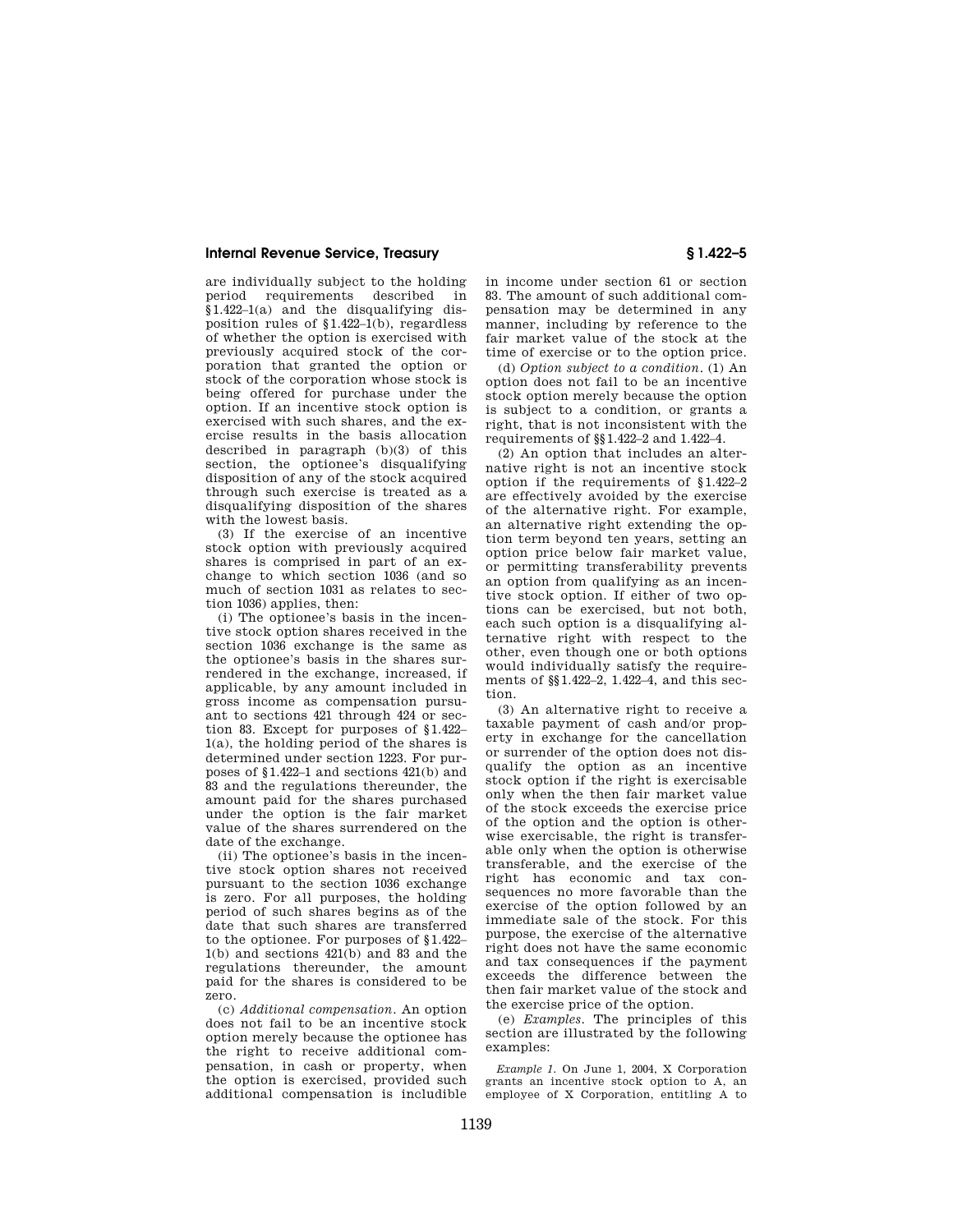purchase 100 shares of X Corporation common stock at \$10 per share. The option provides that A may exercise the option with previously acquired shares of X Corporation common stock. X Corporation has only one class of common stock outstanding. Under the rules of section 83, the shares transferable to A through the exercise of the option are transferable and not subject to a substantial risk of forfeiture. On June 1, 2005, when the fair market value of an X Corporation share is  $$25$ , A uses 40 shares of X Corporation common stock, which A had purchased on the open market on June 1, 2002, for \$5 per share, to pay the full option price. After exercising the option, A owns 100 shares of incentive stock option stock. Under section 1036 (and so much of section 1031 as relates to section 1036), 40 of the shares have a \$200 aggregate carryover basis (the \$5 purchase price  $\times$  40 shares) and a three-year holding period for purposes of determining capital gain, and 60 of the shares have a zero basis and a holding period beginning on June 1, 2005, for purposes of determining capital gain. All 100 shares have a holding period beginning on June 1, 2005, for purposes of determining whether the holding period requirements of §1.422–1(a) are met.

*Example 2.* Assume the same facts as in *Example 1.* Assume further that, on September 1, 2005, A sells 75 of the shares that A acquired through exercise of the incentive stock option for \$30 per share. Because the holding period requirements were not satisfied, A made a disqualifying disposition of the 75 shares on September 1, 2005. Under the rules of paragraphs (b)(2) and (b)(3) of this section, A has sold all 60 of the non-section-1036 shares and 15 of the 40 section-1036 shares. Therefore, under paragraph (b)(3) of this section and section 83(a), the amount of compensation attributable to A's exercise of the option and subsequent disqualifying disposition of 75 shares is \$1,500 (the difference between the fair market value of the stock on the date of transfer, \$1,875 (75 shares at \$25 per share), and the amount paid for the stock, \$375 (60 shares at \$0 per share plus 15 shares at \$25 per share)). In addition, A must recognize a capital gain of \$675, which consists of \$375 (\$450, the amount realized from the sale of 15 shares, less A's basis of \$75) plus \$300 (\$1,800, the amount realized from the sale of 60 shares, less A's basis of \$1,500 resulting from the inclusion of that amount in income as compensation). Accordingly, A must include in gross income for the taxable year in which the sale occurs \$1,500 as compensation and \$675 as capital gain. For its taxable year in which the disqualifying disposition occurs, if otherwise allowable under section 162 and if the requirements of \$1.83– 6(a) are met, X Corporation is allowed a deduction of \$1,500 for the compensation paid to A.

# **§ 1.422–5 26 CFR Ch. I (4–1–10 Edition)**

*Example 3.* Assume the same facts as in *Example 2*, except that, instead of selling the 75 shares of incentive stock option stock on September 1, 2005, A uses those shares to exercise a second incentive stock option. The second option was granted to A by X Corporation on January 1, 2005, entitling A to purchase 100 shares of X Corporation common stock at \$22.50 per share. As in *Example 2*, A has made a disqualifying disposition of the 75 shares of stock pursuant to §1.424–1(c). Under paragraph (b) of this section, A has disposed of all 60 of the non-section-1036 shares and 15 of the 40 section-1036 shares. Therefore, pursuant to paragraph (b)(3) of this section and section 83(a), the amount of compensation attributable to A's exercise of the first option and subsequent disqualifying disposition of 75 shares is \$1,500 (the difference between the fair market value of the stock on the date of transfer, \$1,875 (75 shares at \$25 per share), and the amount paid for the stock, \$375 (60 shares at \$0 per share plus 15 shares at \$25 per share)). Unlike *Example 2*, A does not recognize any capital gain as a result of exercising the second option because, for all purposes other than the determination of whether the exercise is a disposition pursuant to section 424(c), the exercise is considered an exchange to which section 1036 applies. Accordingly, A must include in gross income for the taxable year in which the disqualifying disposition occurs \$1,500 as compensation. If the requirements of §83(h) and §1.83–6(a) are satisfied and the deduction is otherwise allowable under section 162, for its taxable year in which the disqualifying disposition occurs, X Corporation is allowed a deduction of \$1,500 for the compensation paid to A. After exercising the second option, A owns a total of 125 shares of incentive stock option stock. Under section 1036 (and so much of section 1031 as relates to section 1036), the 100 ''new'' shares of incentive stock option stock have the following bases and holding periods: 15 shares have a \$75 carryover basis and a three-year-and-three-month holding period for purposes of determining capital gain, 60 shares have a \$1,500 basis resulting from the inclusion of that amount in income as compensation and a three-month holding period for purposes of determining capital gain, and 25 shares have a zero basis and a holding period beginning on September 1, 2005, for purposes of determining capital gain. All 100 shares have a holding period beginning on September 1, 2005, for purposes of determining whether the holding period requirements of  $$1.422-1(a)$  are met.

*Example 4.* Assume the same facts as in *Example 2*, except that, instead of selling the 75 shares of incentive stock option stock on September 1, 2005, A uses those shares to exercise a nonstatutory option. The nonstatutory option was granted to A by X Corporation on January 1, 2005, entitling A to purchase 100 shares of X Corporation common